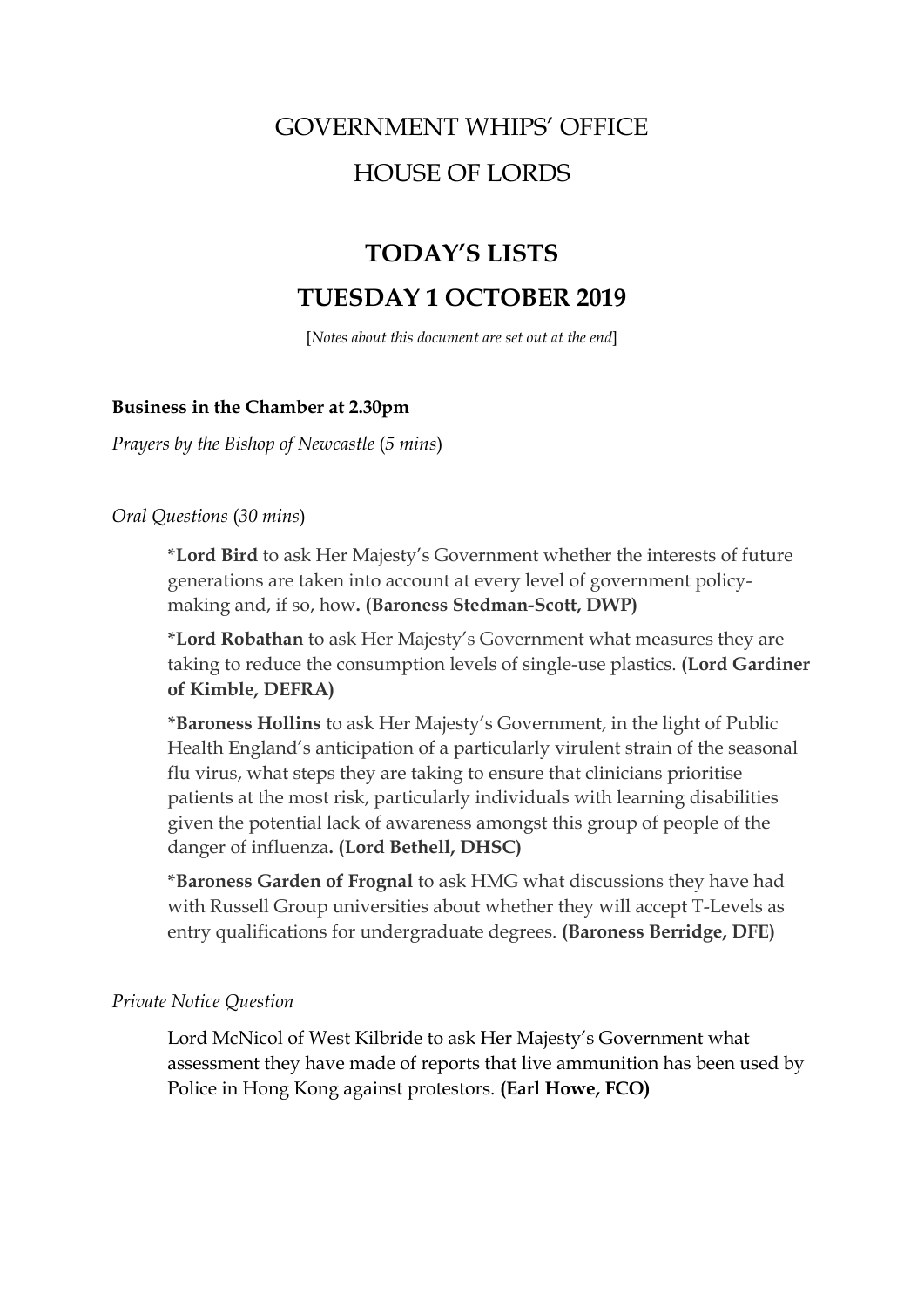#### *Urgent Question Repeat*

**Immediately before main business, Lord Duncan of Springbank will repeat an answer to an urgent question on checks and customs arrangements on the border of Northern Ireland and the Republic of Ireland.** 

**Viscount Younger of Leckie will repeat an answer to an urgent question on the prevention of deaths of homeless people.** 

## *Main Business*

**Newcastle Upon Tyne, North Tyneside and Northumberland Combined Authority (Adult Education Functions) Order 2019 – approval motion – Lord Agnew of Oulton**

**Terrorism Act 2000 (Proscribed Organisations) (Amendment) (No.2) Order 2019 – approval motion – Baroness Williams of Trafford**

**Legal Aid, Sentencing and Punishment of Offenders Act 2012 (Legal Aid for Separated Children) (Miscellaneous Amendments) Order 2019 – approval motion – Lord Keen of Elie** 

**Over the Counter Derivatives, Central Counterparties and Trade Repositories (Amendment, etc., and Transitional Provision) (EU Exit) (No.2) Regulations 2019 – approval motion – Lord Bethell**

**Financial Services (Miscellaneous) (Amendment) (EU Exit) (No.3) Regulations 2019 – approval motion – Lord Bethell** 

## *Estimated Rising Time*

**The House is expected to rise at 7pm.** 

*Notes:*

- *Time estimates are best endeavours: there is no certainty other than for formally time-limited business. It is the duty of individual members to observe the rules on attendance at debate (Companion 4.32) and, in particular, to ensure that they are present for the start of business in which they wish to take part.*
- *The number of sessions shown for a stage of a bill represents the Government's assessment of reasonable time given the balance of bills and remaining days to the likely end of the session. Progress remains in the hands of the House. Report stage is usually half the length of Committee.*
- *The grouping of amendments is informal. Although every effort is made to secure agreement to groupings, any peer may speak to an amendment in its place on the Marshalled List. "g" before an amendment indicates a Government amendment.*

<sup>•</sup> *This document sets out the matters for the day's business which the Government Whips' Office coordinates: Speakers' Lists (Companion 4.26), ministerial statements (Companion 6.02) and the grouping of amendments (Companion 8.70). It is not the formal order paper, which is produced by the Clerk of the Parliaments and is available from the Printed Paper Office an[d www.parliament.uk/lords](file://///hpap04f/HOLAdmin_Rdf$/mackersieaj/Documents/AJM%20Documents/GWO%20Templates/Models/www.parliament.uk/lords)*